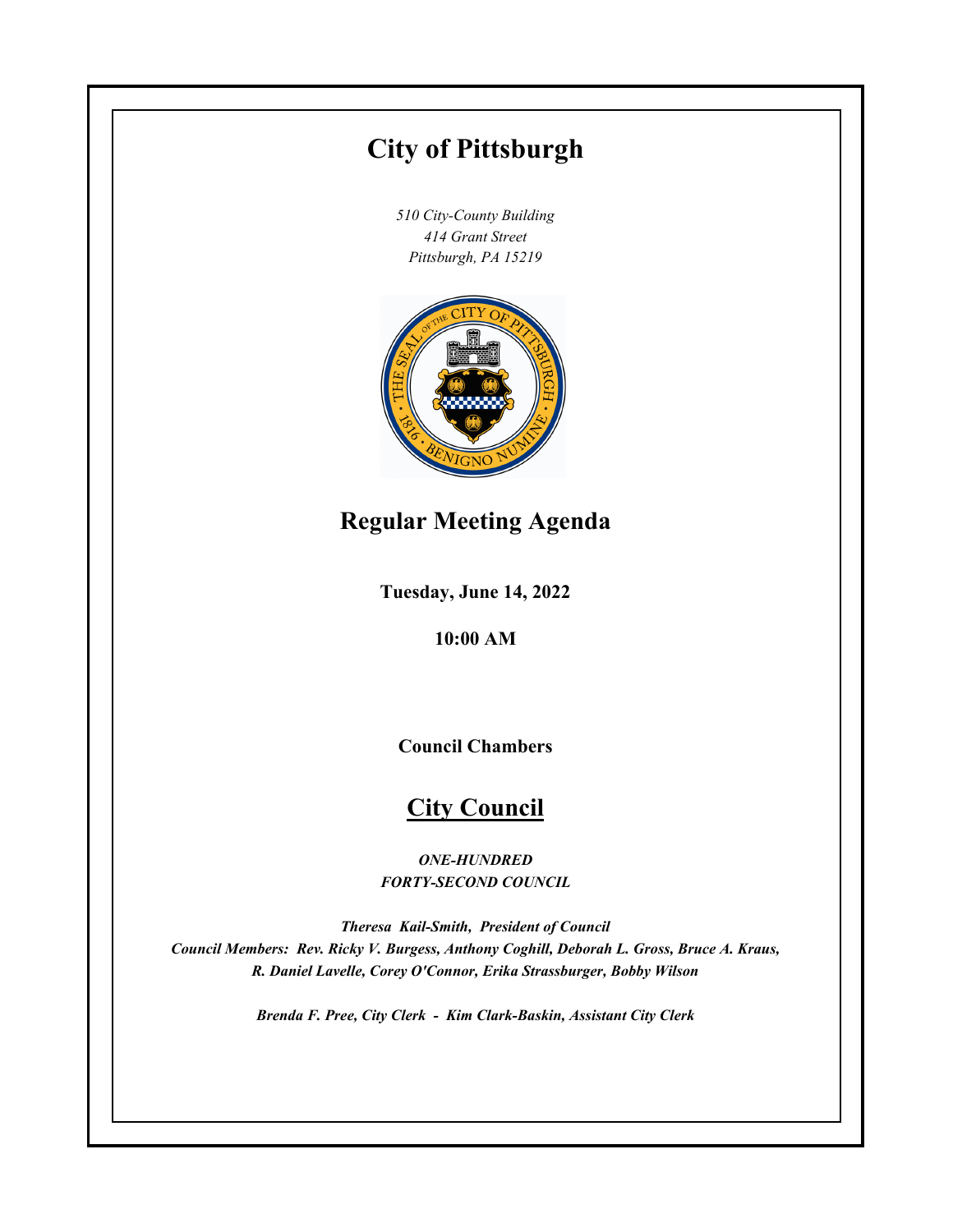### **ROLL CALL**

### **PLEDGE OF ALLEGIANCE**

### **MOTION TO AMEND THE AGENDA**

#### **PROCLAMATIONS**

[2022-0438](http://pittsburgh.legistar.com/gateway.aspx?m=l&id=/matter.aspx?key=27832) **NOW, THEREFORE BE IT RESOLVED**, that the Council of the City of Pittsburgh does hereby recognize Aradhna Oliphant for the inspiration that she is and commends her for her entrepreneurial and philanthropic spirit; and,

> **BE IT FURTHER RESOLVED that** the Council of the City of Pittsburgh does hereby declare, Thursday, June 30th, 2022, to be **"Aradhna Oliphant Day"** in the City of Pittsburgh.

**SPONSOR /S:** COUNCIL MEMBER KRAUS AND ALL MEMBERS

[2022-0461](http://pittsburgh.legistar.com/gateway.aspx?m=l&id=/matter.aspx?key=27856) **NOW, THEREFORE BE IT RESOLVED**, that the Council of the City of Pittsburgh does hereby honor the legacy of the late Mikhail and Agnes Khalil who served with humility, kindness, generosity, and the love of God and congratulate Khalil's on their 50th Anniversary; and,

> **BE IT FURTHER RESOLVED that** the Council of the City of Pittsburgh does hereby declare, Friday, June 17, 2022 to be **"**Mikhail and Agnes Khalil - founders of Khalil's Restaurant - Day**"** in the City of Pittsburgh.

SPONSOR /S: COUNCIL MEMBER KAIL-SMITH, COUNCIL MEMBER GROSS AND ALL MEMBERS

[2022-0462](http://pittsburgh.legistar.com/gateway.aspx?m=l&id=/matter.aspx?key=27857) *NOW, THEREFORE BE IT RESOLVED* that the Council of the City of Pittsburgh does hereby recognize and commend **Sis Lloyd** for her dedicated service as a Crossing Guard and congratulates her on 21 wonderful years, most at Beacon and Murray in Squirrel Hill, and wishes her much health and happy times in her retirement.; and,

> **BE IT FURTHER RESOLVED, that the Council of the City of Pittsburgh does** hereby declare Thursday, June 16, 2022, to be *"SIS LLOYD DAY"* in the City of Pittsburgh.

**SPONSOR /S:** COUNCIL MEMBER O'CONNOR AND ALL MEMBERS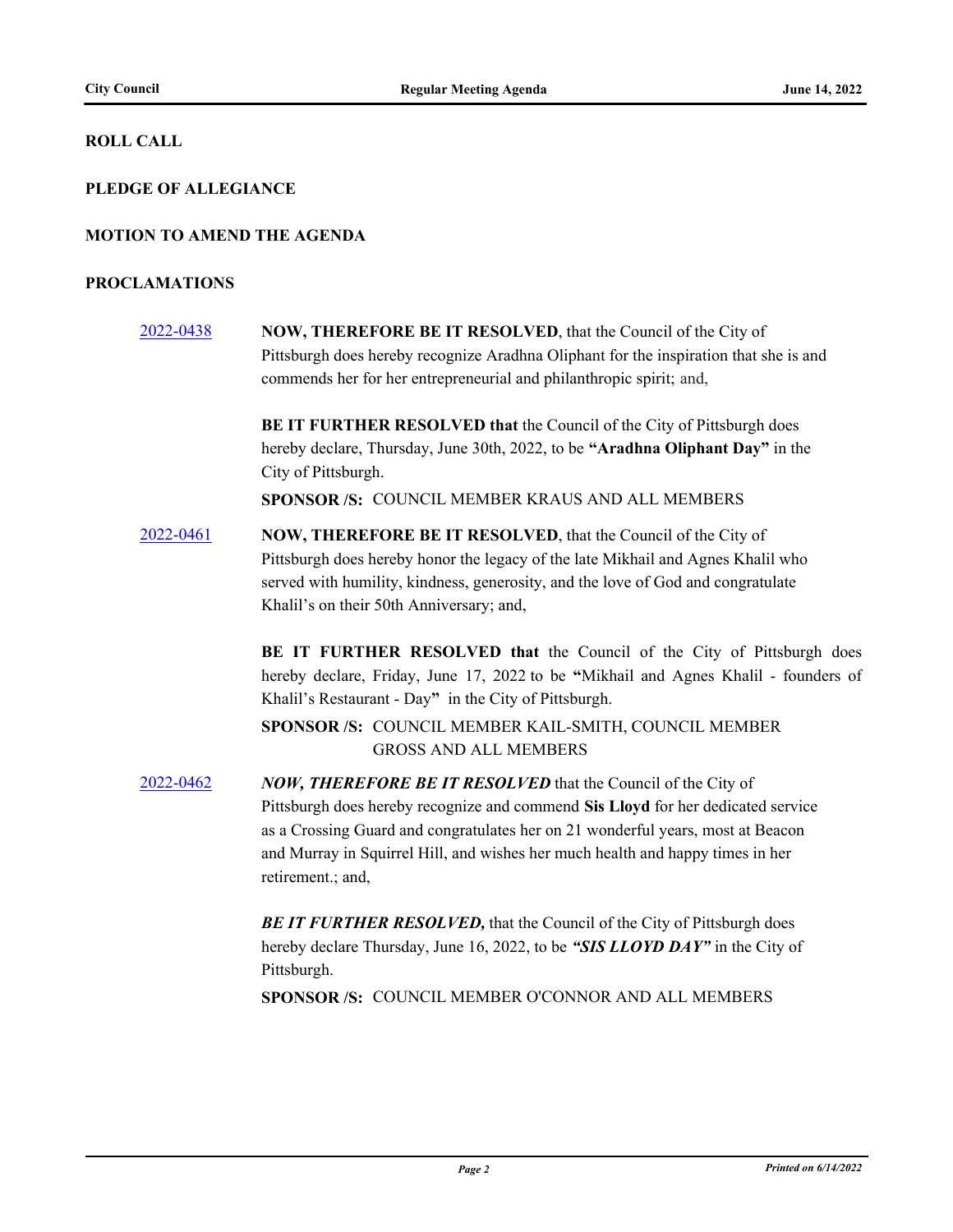| 2022-0463 | <b>NOW THEREFORE IT BE RESOLVED</b> , Abuse Awareness Day was created<br>to raise awareness and impact the physical, financial, and emotional safety of elders,<br>and to encourage the hundreds of people involved in investigating, prosecuting, and<br>protecting our elders to continue their mission and work protecting and defending the<br>rights of our most vulnerable and beloved generations |  |  |  |
|-----------|----------------------------------------------------------------------------------------------------------------------------------------------------------------------------------------------------------------------------------------------------------------------------------------------------------------------------------------------------------------------------------------------------------|--|--|--|
|           | <b>BE IT THEREFORE RESOLVED, the Council of the City of Pittsburgh does</b><br>hereby declare Wednesday, June 15, 2022 as "Elder Abuse Awareness Day" in<br>the City of Pittsburgh.<br>SPONSOR /S: COUNCIL MEMBER O'CONNOR                                                                                                                                                                               |  |  |  |
| 2022-0464 | <b>NOW, THEREFORE BE IT RESOLVED</b> that the Council of the City of<br>Pittsburgh does hereby recognize the leadership and board of the New Leaders<br><b>Council of Pittsburgh</b> and celebrate the graduation and accomplishments of the<br>2022 class of New Leaders Council Fellows; and,                                                                                                          |  |  |  |
|           | <b>BE IT FURTHER RESOLVED</b> that the Council of the City of Pittsburgh does<br>hereby declare Thursday, June 16, 2022, to be "New Leaders Council of<br>Pittsburgh Class of 2022 Day" in the City of Pittsburgh.<br>SPONSOR /S: COUNCIL MEMBER O'CONNOR AND ALL MEMBERS                                                                                                                                |  |  |  |

### **PUBLIC COMMENTS**

### **PRESENTATION OF PAPERS**

### **COUNCILMAN ANTHONY COGHILL PRESENTS:**

| 2022-0449    | Resolution authorizing the Mayor and the Director of the Department of Mobility and  |
|--------------|--------------------------------------------------------------------------------------|
|              | Infrastructure, on behalf of the City of Pittsburgh, to enter into an agreement with |
|              | Pittsburgh Downtown Partnership to provide a license for a jointly-sponsored Street  |
|              | mural and Patio area at Strawberry Way.                                              |
| Attachments: | 2022-0449 Cover Letter-Strawberry Way Mural Temporary License and N                  |
|              | 2022-0449 Art Commission-Final Strawberry Way Mural-5-25-2022 Ima                    |

#### **COUNCILWOMAN DEBORAH L. GROSS PRESENTS:**

[Summary 2022-0449](http://pittsburgh.legistar.com/gateway.aspx?M=F&ID=31929ab3-f23c-476a-99e0-2f75253de335.docx)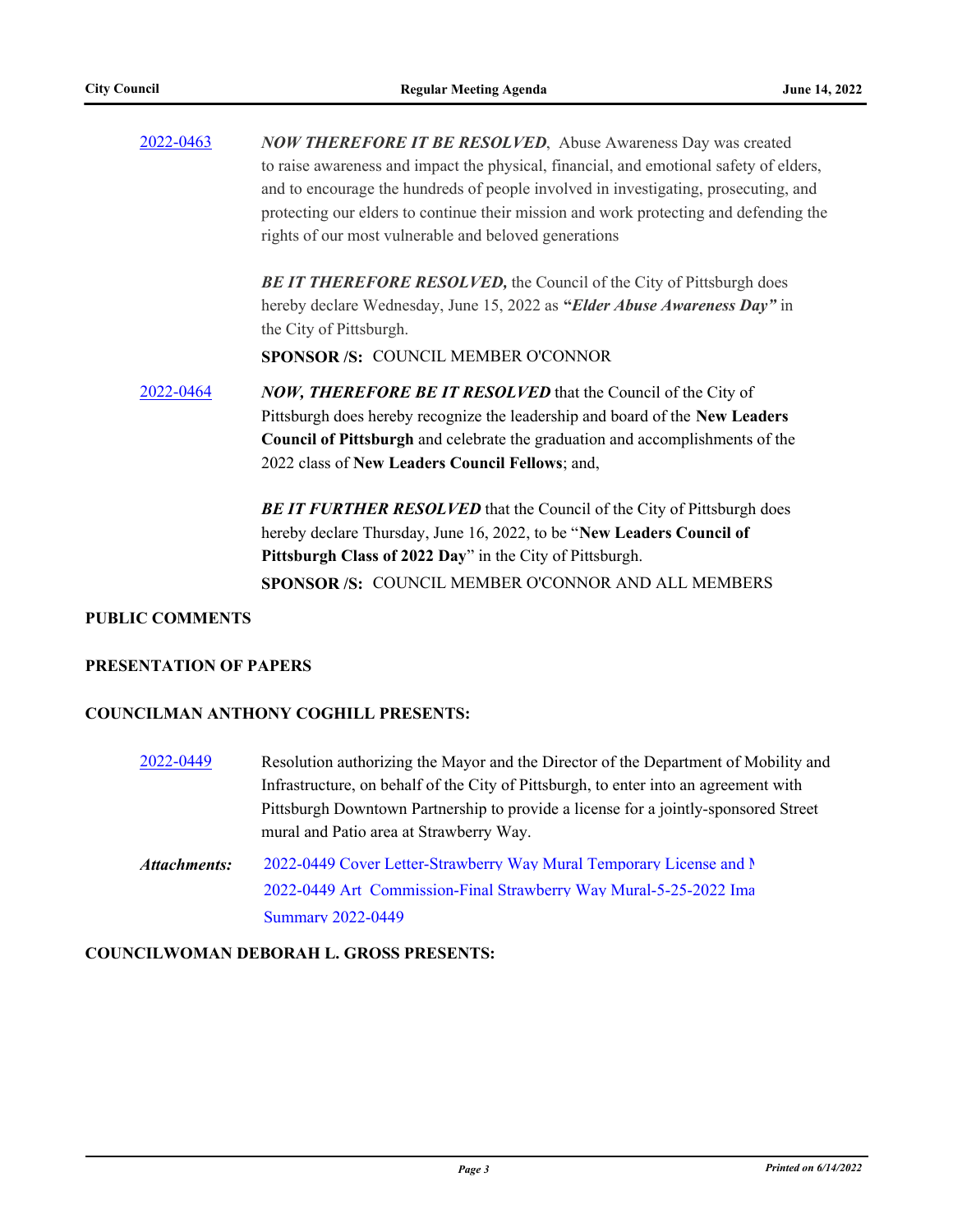| 2022-0450    | Resolution adopting Plan Revision to the City of Pittsburgh's Official Sewage<br>Facilities Plan for the Arsenal Park, 254 40th Street, Pittsburgh, PA 15201. |  |  |
|--------------|---------------------------------------------------------------------------------------------------------------------------------------------------------------|--|--|
| Attachments: | 2022-0450 Cover Letter-Sewer Cover Letter - Arsenal Park Phase 1                                                                                              |  |  |
|              | 2022-0450 Arsenal Park City Council documents combined                                                                                                        |  |  |
|              | 2022-0450 Sewer Module Questionnaire for Council - Arsenal Park Phase                                                                                         |  |  |
|              | <b>Summary 2022-0450</b>                                                                                                                                      |  |  |

#### **COUNCILMAN BRUCE A. KRAUS PRESENTS:**

- [2022-0451](http://pittsburgh.legistar.com/gateway.aspx?m=l&id=/matter.aspx?key=27846) Resolution amending Resolution 21 of 2018, which will authorize the Mayor and the Director of Human Resources and Civil Service to extend the contract with The Standard Insurance Company for the administration of the City's Employee Leave Management Program, by changing JDE information to align with the contract legislation.
- 2022-0451 Cover Letter-STANDARD-LEAVES MANAGENENT PROC 2022-0451 STANDARD-LEAVES MANAGENENT PROGRAM: WAIV [Summary 2022-0451](http://pittsburgh.legistar.com/gateway.aspx?M=F&ID=828174cc-3e0b-4dd4-a2b7-1e122a415e17.docx) *Attachments:*

### **COUNCILMAN R. DANIEL LAVELLE PRESENTS:**

- [2022-0452](http://pittsburgh.legistar.com/gateway.aspx?m=l&id=/matter.aspx?key=27847) Resolution authorizing the issuance of a warrant in favor of Lynette R. Lederman, in the amount of Four Thousand Dollars and No Cents (\$4,000.00) plus non-economic relief in the form of expanding the scope of the City's no discrimination - no harassment protections to include employees on the staff of City Council members, and to attempt to extend the jurisdiction of the PghCHR to all elected officials, including but not limited to members of City Council, in full and final settlement of litigation filed at CHR Case No. EO-20-020 and EEOC No. 17H-2020-00019C. *(Executive Session Requested)*
- [2022-0452 Cover Letter-Lederman Council letter](http://pittsburgh.legistar.com/gateway.aspx?M=F&ID=2138dab9-443e-4cbd-aa9c-e68afeac7687.docx) [Summary 2022-0452](http://pittsburgh.legistar.com/gateway.aspx?M=F&ID=804f5a5a-51d1-440c-bccb-62b4abed5a7e.docx) *Attachments:*

### **COUNCILMAN COREY O'CONNOR PRESENTS:**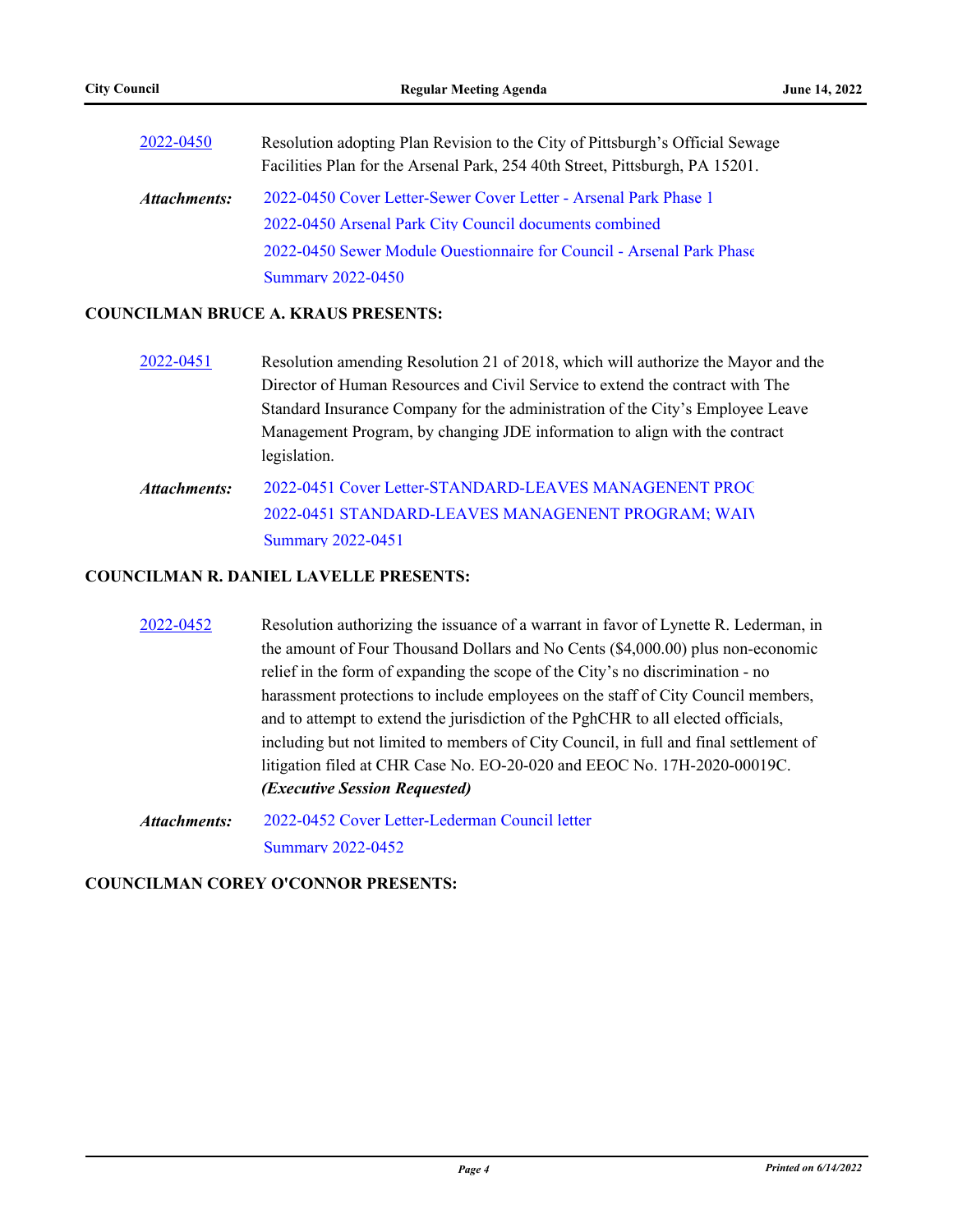| 2022-0453           | Resolution amending Resolution No. 358 of 2021, which authorized the Mayor and<br>the Director of the Department of Public Safety to enter into an Amended Agreement<br>or Agreements with Pittsburgh Public Safety Supply, Inc. for the provision of<br>uniforms, duty equipment and related tailoring and embroidering services for the<br>Department of Public Safety, by extending the term for one additional year.<br>(Waiver of Rule 8 Requested)                       |
|---------------------|--------------------------------------------------------------------------------------------------------------------------------------------------------------------------------------------------------------------------------------------------------------------------------------------------------------------------------------------------------------------------------------------------------------------------------------------------------------------------------|
| <b>Attachments:</b> | 2022-0453 PPSS letter to Council<br><b>Summary 2022-0453</b>                                                                                                                                                                                                                                                                                                                                                                                                                   |
| 2022-0454           | Resolution authorizing the Mayor and the Director of the Department of Public<br>Safety, on behalf of the City of Pittsburgh, to enter into a professional services<br>agreement with Pennsylvania Resources Council for waste management services in<br>conjunction with the City of Pittsburgh's Independence Day Festival at an amount not<br>to exceed SEVEN THOUSAND FIVE HUNDRED DOLLARS AND NO CENTS<br>$(\$7,500.00).$<br>(Waiver of Rule 8 Requested)                 |
| <b>Attachments:</b> | 2022-0454 PRC Council letter                                                                                                                                                                                                                                                                                                                                                                                                                                                   |
|                     | <b>Summary 2022-0454</b>                                                                                                                                                                                                                                                                                                                                                                                                                                                       |
| 2022-0455           | Resolution authorizing the Mayor and the Director of the Department of Public<br>Safety, on behalf of the City of Pittsburgh, to enter into a professional services<br>agreement with Zambelli Fireworks Manufacturing Co., for the display of a fireworks<br>show in conjunction with the City of Pittsburgh's Independence Day Festival at an<br>amount not to exceed SIXTY-SEVEN THOUSAND THREE HUNDRED<br>SEVENTY-FIVE DOLLARS (\$67,375).<br>(Waiver of Rule 8 Requested) |
| <b>Attachments:</b> | 2022-0455 Cover Letter Zambelli Council letter<br><b>Summary 2022-0455</b>                                                                                                                                                                                                                                                                                                                                                                                                     |
| 2022-0456           | Resolution authorizing the Mayor and the Director of the Department of Public Safety<br>to receive grant funding from the Jewish Healthcare Foundation to support to support<br>the enhanced HIV Testing in the amount of THIRTY THOUSAND DOLLARS<br>(\$30,000), and authorizing expenditures for this stated purpose.                                                                                                                                                         |
| <b>Attachments:</b> | 2022-0456 Cover Letter City Council Regarding JHF HIV Testing Resolu<br><b>Summary 2022-0456</b>                                                                                                                                                                                                                                                                                                                                                                               |

### **COUNCILWOMAN ERIKA STRASSBURGER PRESENTS:**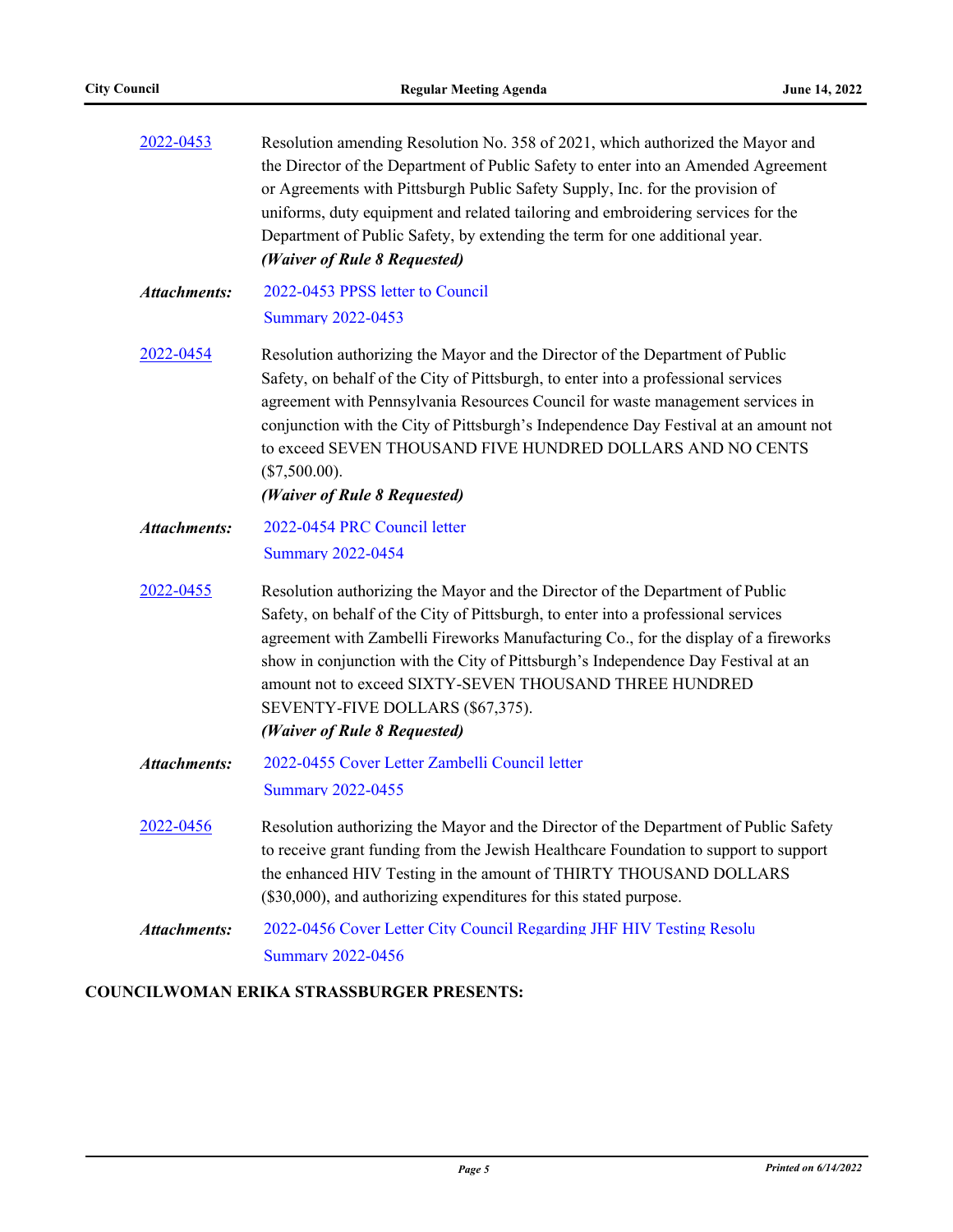| 2022-0457    | Resolution authorizing the Mayor and Director of the Department of Public Safety to<br>enter on behalf of the City of Pittsburgh into a Professional Service Agreement or<br>Agreements with Julota for software subscription-based client relations management<br>services at an overall cost to the City not to exceed ONE HUNDRED THIRTY<br>NINE THOUSAND NINE HUNDRED EIGHTY DOLLARS and ZERO CENTS<br>(\$139,980.00).                                                            |
|--------------|---------------------------------------------------------------------------------------------------------------------------------------------------------------------------------------------------------------------------------------------------------------------------------------------------------------------------------------------------------------------------------------------------------------------------------------------------------------------------------------|
| Attachments: | 2022-0457 Cover Letter-Letter to City Council Regarding Julota Agreeme<br>2022-0457 WCP22-019 Julota<br><b>Summary 2022-0457</b>                                                                                                                                                                                                                                                                                                                                                      |
| 2022-0458    | Resolution amending Resolution #268 of 2022 authorizing the Mayor and the<br>Directors of the Departments of Innovation and Performance and Public Safety, on<br>behalf of the City of Pittsburgh to enter into an Agreement or Agreement(s) with<br>OST, Inc. for short term emergency professional IT (Information Technology) staffing<br>resources as needed to fulfill a number of critical IT and device related projects by<br>increasing the funding for additional projects. |
| Attachments: | 2022-0458 Cover Letter OST Amendment 2022.2 letter - signed<br><b>Summary 2022-0458</b>                                                                                                                                                                                                                                                                                                                                                                                               |

### **COUNCILMAN BOBBY WILSON PRESENTS:**

| 2022-0459    | Resolution authorizing the Mayor and the Director of the Department of Permits,<br>Licenses, and Inspections (PLI), to enter on behalf of the City of Pittsburgh into an<br>Agreement or Agreements with Women for a Healthy Environment for the receipt of<br>Forty-Five Thousand Dollars (\$45,000) and to assist with organizing Renovation,<br>Repair, and Painting (RRP) training for general contractor license holders in<br>connection with the City's Lead Safe Ordinance. |
|--------------|-------------------------------------------------------------------------------------------------------------------------------------------------------------------------------------------------------------------------------------------------------------------------------------------------------------------------------------------------------------------------------------------------------------------------------------------------------------------------------------|
| Attachments: | 2022-0459 Cover Letter 4 PLI WHE Agreement 2022 - 2023 Letter<br><b>Summary 2022-0459</b>                                                                                                                                                                                                                                                                                                                                                                                           |
| 2022-0465    | Ordinance amending the Pittsburgh Code, Title V: Traffic, Article VII: Parking,<br>Chapter 549: Residential Parking Permit Program, § 549.08: Visitor Permits;<br>Non-Resident Permits, so as to relate the issuance of residential parking permits for<br>short-term rentals to the issuance of licenses by the Department of Permits, Licenses,<br>and Inspections authorizing the operation of short-term rentals in the City of<br>Pittsburgh.                                  |
|              | <b>SPONSOR/S: COUNCIL MEMBER WILSON</b>                                                                                                                                                                                                                                                                                                                                                                                                                                             |

### **COUNCILWOMAN THERESA KAIL-SMITH PRESENTS:**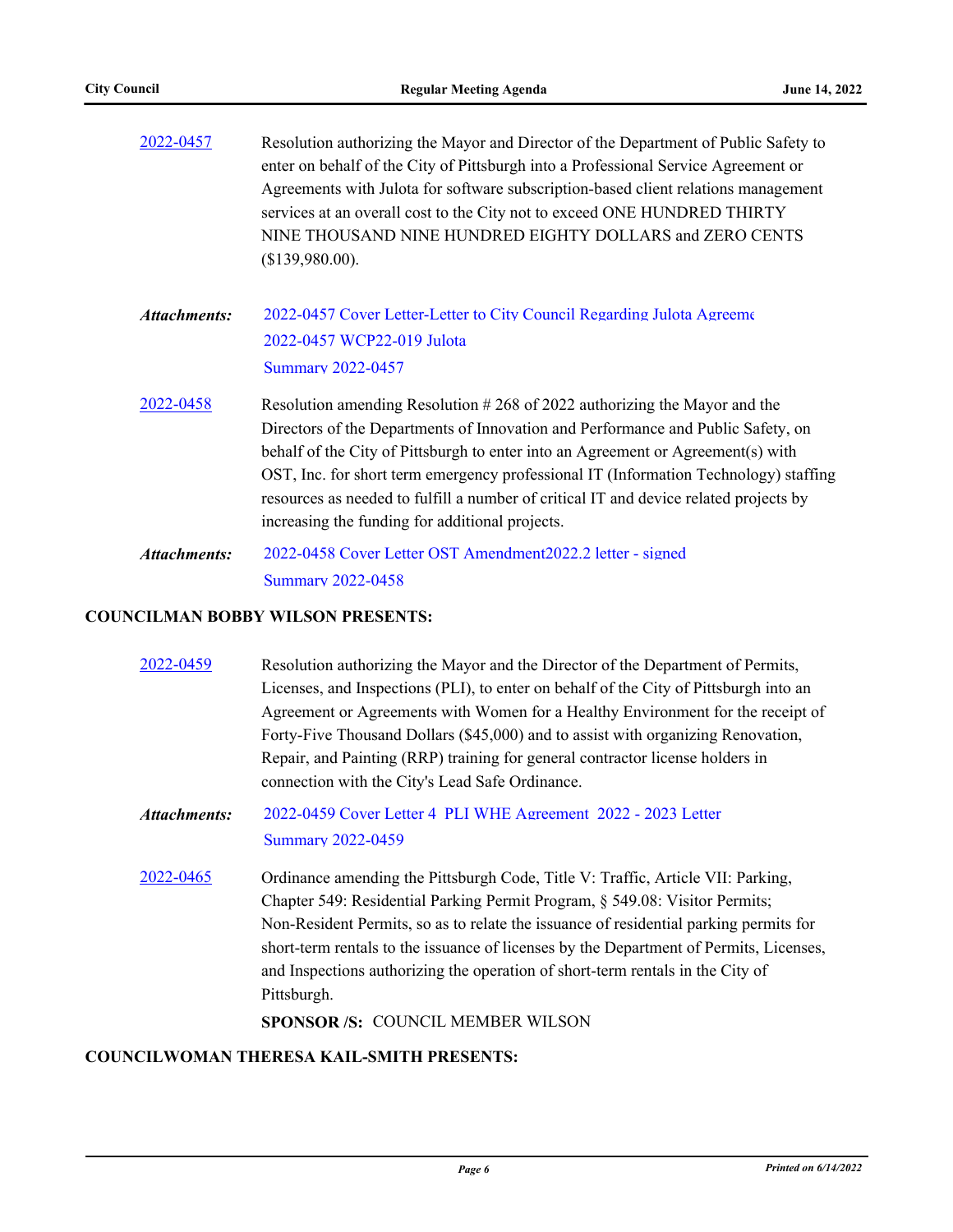[2022-0460](http://pittsburgh.legistar.com/gateway.aspx?m=l&id=/matter.aspx?key=27855) Resolution appointing Kimberly Lucas to serve as a Member of the Board of Directors for the Pittsburgh Parking Authority for a term to expire April 30th, 2023.

### **UNFINISHED BUSINESS**

### **REPORTS OF COMMITTEE - FINAL ACTION**

#### **COUNCILMAN R. DANIEL LAVELLE PRESENTS COMMITTEE ON FINANCE AND LAW**

| 2022-0443           | Report of the Committee on Finance and Law for June 8, 2022 with an Affirmative<br>Recommendation.                                                                                                                                                                                                                                              |                                                                                                     |                                                               |  |  |  |
|---------------------|-------------------------------------------------------------------------------------------------------------------------------------------------------------------------------------------------------------------------------------------------------------------------------------------------------------------------------------------------|-----------------------------------------------------------------------------------------------------|---------------------------------------------------------------|--|--|--|
| 2022-0378           | Resolution authorizing the Mayor and the City Solicitor to enter into a Professional<br>Services Agreement with Block & Associates, LLC for services related to an<br>employment matter, for an amount not to exceed NINE THOUSAND EIGHT<br>HUNDRED (\$9,800.00).<br>(Executive Session held 6-7-22)                                            |                                                                                                     |                                                               |  |  |  |
| <b>Attachments:</b> |                                                                                                                                                                                                                                                                                                                                                 | 2022-0378 Cover Letter-Block<br>2022-0378 -WCP22-016 Block & Associates<br><b>Summary 2022-0378</b> |                                                               |  |  |  |
|                     |                                                                                                                                                                                                                                                                                                                                                 | <b>Legislative History</b>                                                                          |                                                               |  |  |  |
|                     | 5/24/22                                                                                                                                                                                                                                                                                                                                         | City Council                                                                                        | Read and referred to the Committee on<br>Finance and Law      |  |  |  |
|                     | 6/1/22                                                                                                                                                                                                                                                                                                                                          | <b>Standing Committee</b>                                                                           | Held for Executive Session                                    |  |  |  |
|                     | 6/7/22                                                                                                                                                                                                                                                                                                                                          | <b>Executive Session</b>                                                                            | Executive Session Held to the Committee<br>on Finance and Law |  |  |  |
|                     | 6/8/22                                                                                                                                                                                                                                                                                                                                          | <b>Standing Committee</b>                                                                           | Affirmatively Recommended                                     |  |  |  |
| 2022-0396           | Resolution further amending and supplementing Resolution No. 855 of 2011, entitled<br>"adopting and approving the 2012 Capital Budget and the 2012-2017 Capital<br>Improvement Program" by transferring \$1,000 within District 4 Neighborhood Needs<br>from Brookline Memorial Park to Volunteers Field.<br>SPONSOR /S: COUNCIL MEMBER COGHILL |                                                                                                     |                                                               |  |  |  |
| <b>Attachments:</b> | 2022-0396 Summary                                                                                                                                                                                                                                                                                                                               |                                                                                                     |                                                               |  |  |  |
|                     | <b>Legislative History</b>                                                                                                                                                                                                                                                                                                                      |                                                                                                     |                                                               |  |  |  |
|                     | 5/31/22                                                                                                                                                                                                                                                                                                                                         | City Council                                                                                        | Read and referred to the Committee on<br>Finance and Law      |  |  |  |
|                     | 6/8/22                                                                                                                                                                                                                                                                                                                                          | <b>Standing Committee</b>                                                                           | <b>Affirmatively Recommended</b>                              |  |  |  |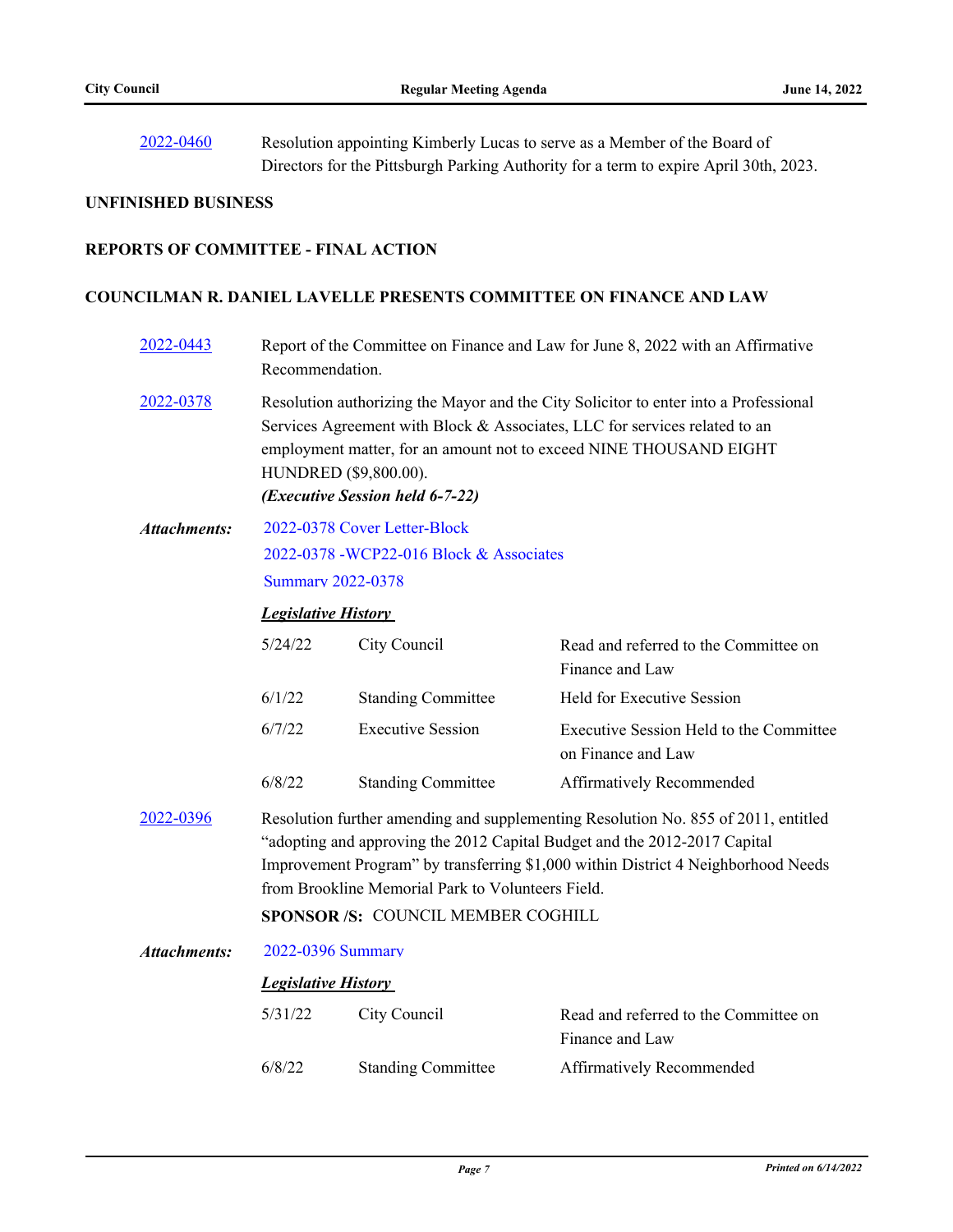| 2022-0397           | Resolution further amending Resolution No. 719 of 2011, entitled "Providing for an<br>Agreement or Agreements, or use of existing Agreements and/or a Contract or<br>Contracts, or use of existing Contracts, and for the purchase of materials, supplies,<br>equipment, and/or services for various projects in connection with the Neighborhood<br>Needs Program in Council District 4; and providing for the payment of the costs<br>thereof" by transferring \$1,000 within District 4 Neighborhood Needs from Brookline<br>Memorial Park to Volunteers Field<br>SPONSOR /S: COUNCIL MEMBER COGHILL |                                                                      |                                                                        |  |
|---------------------|---------------------------------------------------------------------------------------------------------------------------------------------------------------------------------------------------------------------------------------------------------------------------------------------------------------------------------------------------------------------------------------------------------------------------------------------------------------------------------------------------------------------------------------------------------------------------------------------------------|----------------------------------------------------------------------|------------------------------------------------------------------------|--|
| <b>Attachments:</b> | 2022-0397 Summary                                                                                                                                                                                                                                                                                                                                                                                                                                                                                                                                                                                       |                                                                      |                                                                        |  |
|                     | <b>Legislative History</b>                                                                                                                                                                                                                                                                                                                                                                                                                                                                                                                                                                              |                                                                      |                                                                        |  |
|                     | 5/31/22                                                                                                                                                                                                                                                                                                                                                                                                                                                                                                                                                                                                 | City Council                                                         | Read and referred to the Committee on<br>Finance and Law               |  |
|                     | 6/8/22                                                                                                                                                                                                                                                                                                                                                                                                                                                                                                                                                                                                  | <b>Standing Committee</b>                                            | Affirmatively Recommended                                              |  |
| 2022-0408           | Resolution providing for a professional services agreement or agreements or existing<br>agreements for consulting services, but not limited to auditing, accounting, and<br>technical services for the City Controller's Office at a cost not to exceed<br>\$150,000.00                                                                                                                                                                                                                                                                                                                                 |                                                                      |                                                                        |  |
| <b>Attachments:</b> | 2022-0408 cover letter agreements 2021                                                                                                                                                                                                                                                                                                                                                                                                                                                                                                                                                                  |                                                                      |                                                                        |  |
|                     | <b>Legislative History</b>                                                                                                                                                                                                                                                                                                                                                                                                                                                                                                                                                                              |                                                                      |                                                                        |  |
|                     | 5/31/22                                                                                                                                                                                                                                                                                                                                                                                                                                                                                                                                                                                                 | City Council                                                         | Read and referred to the Committee on<br>Finance and Law               |  |
|                     | 6/8/22                                                                                                                                                                                                                                                                                                                                                                                                                                                                                                                                                                                                  | <b>Standing Committee</b>                                            | Affirmatively Recommended                                              |  |
| <b>SERVICES</b>     |                                                                                                                                                                                                                                                                                                                                                                                                                                                                                                                                                                                                         | <b>COUNCILMAN COREY O'CONNOR PRESENTS COMMITTEE ON PUBLIC SAFETY</b> |                                                                        |  |
| 2022-0444           | Report of the Committee on Public Safety Services for June 8, 2022 with an<br>Affirmative Recommendation.                                                                                                                                                                                                                                                                                                                                                                                                                                                                                               |                                                                      |                                                                        |  |
| 2022-0409           | Resolution authorizing the Mayor and the Director of Public Safety to enter into<br>several Sponsorship Agreements for the Richard S. Caliguiri Great Race.                                                                                                                                                                                                                                                                                                                                                                                                                                             |                                                                      |                                                                        |  |
| <b>Attachments:</b> |                                                                                                                                                                                                                                                                                                                                                                                                                                                                                                                                                                                                         | 2022-0409 Cover Letter 2022 Great Race sponsorship letter            |                                                                        |  |
|                     | <b>Summary 2022-0409</b>                                                                                                                                                                                                                                                                                                                                                                                                                                                                                                                                                                                |                                                                      |                                                                        |  |
|                     | <b>Legislative History</b>                                                                                                                                                                                                                                                                                                                                                                                                                                                                                                                                                                              |                                                                      |                                                                        |  |
|                     | 5/31/22                                                                                                                                                                                                                                                                                                                                                                                                                                                                                                                                                                                                 | City Council                                                         | Read and referred to the Committee on<br><b>Public Safety Services</b> |  |
|                     | 6/8/22                                                                                                                                                                                                                                                                                                                                                                                                                                                                                                                                                                                                  | <b>Standing Committee</b>                                            | Affirmatively Recommended                                              |  |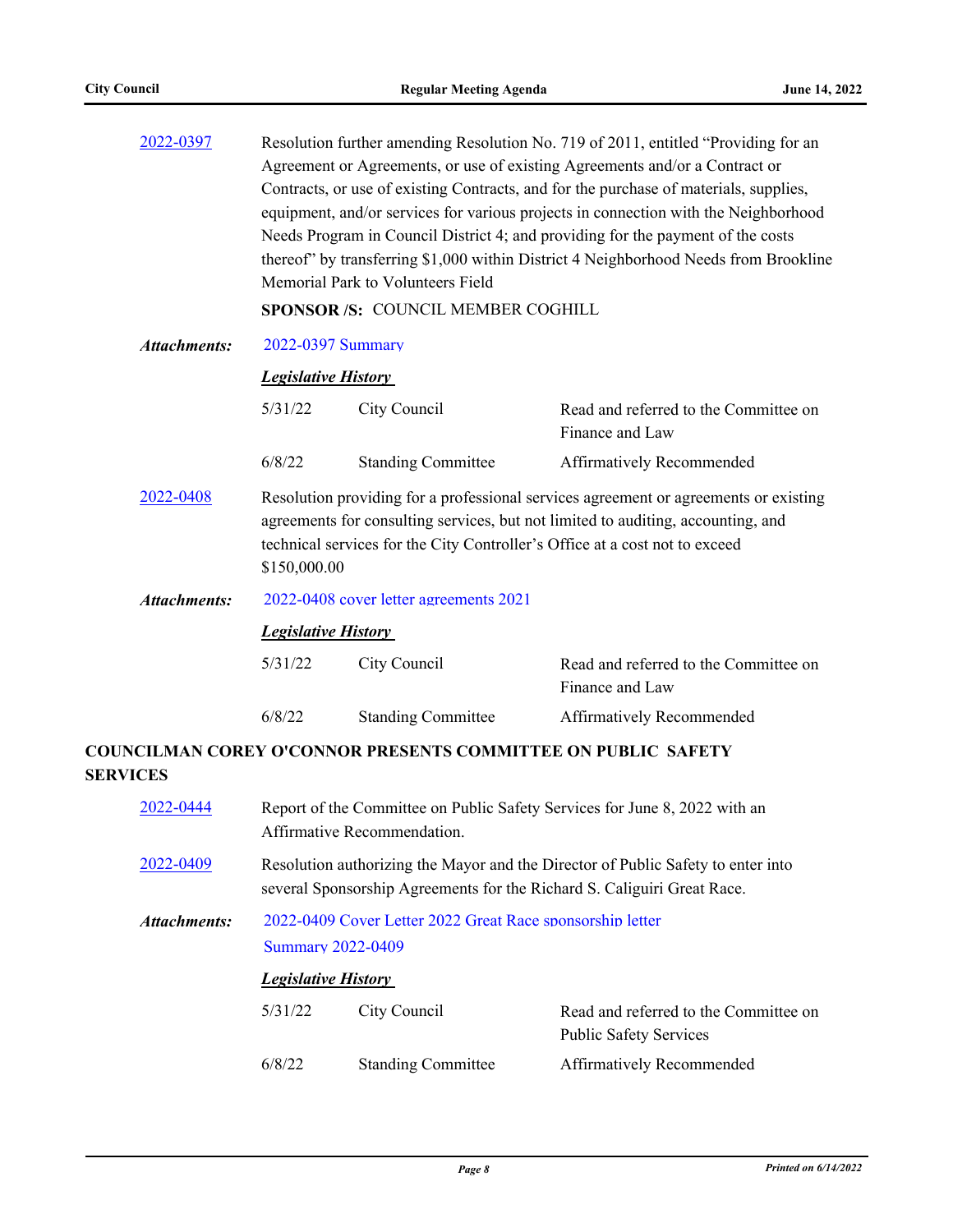| 2022-0410           | Resolution authorizing the Mayor and the Director of the Office of Management and<br>Budget to enter into Sponsorship Agreements for the City of Pittsburgh Independence<br>Day Festival (the "Festival").                                                                                                                                                                                                                                     |                                                    |                                                                        |
|---------------------|------------------------------------------------------------------------------------------------------------------------------------------------------------------------------------------------------------------------------------------------------------------------------------------------------------------------------------------------------------------------------------------------------------------------------------------------|----------------------------------------------------|------------------------------------------------------------------------|
| <b>Attachments:</b> |                                                                                                                                                                                                                                                                                                                                                                                                                                                | 2022-0410 Cover Letter 2022 IDF Sponsorship letter |                                                                        |
|                     |                                                                                                                                                                                                                                                                                                                                                                                                                                                | <b>Summary 2022-0410</b>                           |                                                                        |
|                     | <b>Legislative History</b>                                                                                                                                                                                                                                                                                                                                                                                                                     |                                                    |                                                                        |
|                     | 5/31/22                                                                                                                                                                                                                                                                                                                                                                                                                                        | City Council                                       | Read and referred to the Committee on<br><b>Public Safety Services</b> |
|                     | 6/8/22                                                                                                                                                                                                                                                                                                                                                                                                                                         | <b>Standing Committee</b>                          | Affirmatively Recommended                                              |
| 2022-0431           | Resolution authorizing the Mayor and Director of the Department of Public Safety to<br>enter on behalf of the City of Pittsburgh into a Professional Service Agreement or<br>Agreements with Matrix Consulting Group in order to conduct a staffing and<br>utilization study of the City's Bureau of Police, at an overall cost to the City not to<br>exceed ONE HUNDRED EIGHTY THOUSAND DOLLARS (\$180,000).                                  |                                                    |                                                                        |
| <b>Attachments:</b> | 2022-0431 Cover Letter-Matrix Consulting letter                                                                                                                                                                                                                                                                                                                                                                                                |                                                    |                                                                        |
|                     | 2022-0431-Waiver letter -Matrix Consulting Group                                                                                                                                                                                                                                                                                                                                                                                               |                                                    |                                                                        |
|                     | 2022-0431-WCP22-020 Matrix                                                                                                                                                                                                                                                                                                                                                                                                                     |                                                    |                                                                        |
|                     | <b>Summary 2022-0431</b>                                                                                                                                                                                                                                                                                                                                                                                                                       |                                                    |                                                                        |
|                     | <b>Legislative History</b>                                                                                                                                                                                                                                                                                                                                                                                                                     |                                                    |                                                                        |
|                     | 6/7/22                                                                                                                                                                                                                                                                                                                                                                                                                                         | City Council                                       | Waived under Rule 8                                                    |
|                     | 6/7/22                                                                                                                                                                                                                                                                                                                                                                                                                                         | City Council                                       | Read and referred to the Committee on<br><b>Public Safety Services</b> |
|                     | 6/8/22                                                                                                                                                                                                                                                                                                                                                                                                                                         | <b>Standing Committee</b>                          | Affirmatively Recommended                                              |
|                     |                                                                                                                                                                                                                                                                                                                                                                                                                                                |                                                    | <b>COUNCILMAN ANTHONY COGHILL PRESENTS COMMITTEE ON PUBLIC WORKS</b>   |
| 2022-0445           | Report of the Committee on Public Works for June 8, 2022 with an Affirmative<br>Recommendation.                                                                                                                                                                                                                                                                                                                                                |                                                    |                                                                        |
| 2022-0394           | Resolution authorizing the Mayor of the City of Pittsburgh, and the Department of<br>Mobility and Infrastructure to apply for a grant from the Southwestern Pennsylvania<br>Commission's Livability through Smart Transportation Program to provide funding for<br>the West End Trolley Trail. The grant proposal includes an ask of \$800,000.00 with<br>a local match of \$325,000.00 to come out of West End Trolley Trail fund for a total |                                                    |                                                                        |

[2022-0394 Cover Letter-Sign\\_Trolley Trail Letter - SPC](http://pittsburgh.legistar.com/gateway.aspx?M=F&ID=4bf0b020-09f7-484c-a02b-954e39a0db9e.pdf) [Summary 2022-0394](http://pittsburgh.legistar.com/gateway.aspx?M=F&ID=d1949c93-6295-4666-8e11-9696fc89b8d1.docx) *Attachments:*

(\$1,125,000.00) for this stated purpose.

*Legislative History* 

project cost of ONE MILLION ONE HUNDRED TWENTY FIVE THOUSAND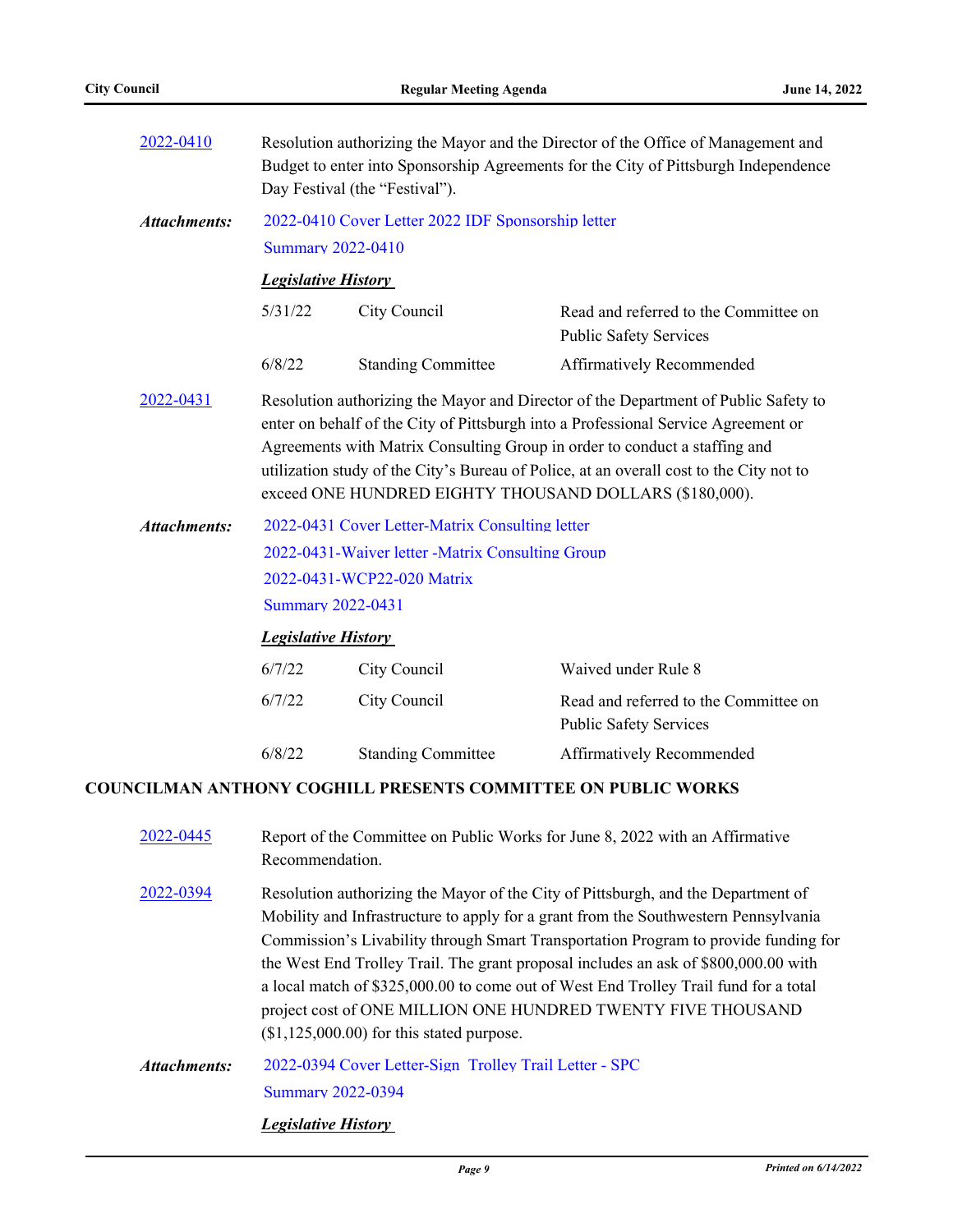|                     | 5/31/22                                                                                                                                                                                                                                                                                                                                                                                                                                                                                                           | City Council                                                  | Read and referred to the Committee on<br><b>Public Works</b>           |  |
|---------------------|-------------------------------------------------------------------------------------------------------------------------------------------------------------------------------------------------------------------------------------------------------------------------------------------------------------------------------------------------------------------------------------------------------------------------------------------------------------------------------------------------------------------|---------------------------------------------------------------|------------------------------------------------------------------------|--|
|                     | 6/8/22                                                                                                                                                                                                                                                                                                                                                                                                                                                                                                            | <b>Standing Committee</b>                                     | Affirmatively Recommended                                              |  |
| 2022-0395           | Resolution providing for a Supplemental Agreement for Services During Construction<br>with Trans Associates Engineering Consultants, Inc. for the CBD Signals Phase 4<br>project at a cost thereof, not to exceed Two Million Four Hundred Nineteen<br>Thousand and Four Hundred Fifty One Dollars and Thirty Nine Cents<br>(\$2,419,451.39) an increase of One Hundred Thirty Eight Thousand Three Hundred<br>Twelve Dollars and Fifteen Cents (\$138,312.15) from the previously executed<br>Agreement 46939-7. |                                                               |                                                                        |  |
| <b>Attachments:</b> |                                                                                                                                                                                                                                                                                                                                                                                                                                                                                                                   |                                                               | 2022-0395 Cover Letter SIGN CBD Signals Phase 4 SDC Supplement Le      |  |
|                     | 2022-0395 A. CBD Signals Ph 4 SDC Supplement 8 1.6.22 rev 4.8                                                                                                                                                                                                                                                                                                                                                                                                                                                     |                                                               |                                                                        |  |
|                     | 2022-0395 Apr22 - CBD Ph4 SDC - Draft Agr                                                                                                                                                                                                                                                                                                                                                                                                                                                                         |                                                               |                                                                        |  |
|                     | <b>Summary 2022-0395</b>                                                                                                                                                                                                                                                                                                                                                                                                                                                                                          |                                                               |                                                                        |  |
|                     | <b>Legislative History</b>                                                                                                                                                                                                                                                                                                                                                                                                                                                                                        |                                                               |                                                                        |  |
|                     | 5/31/22                                                                                                                                                                                                                                                                                                                                                                                                                                                                                                           | City Council                                                  | Read and referred to the Committee on<br>Public Works                  |  |
|                     | 6/8/22                                                                                                                                                                                                                                                                                                                                                                                                                                                                                                            | <b>Standing Committee</b>                                     | Affirmatively Recommended                                              |  |
| 2022-0428           | Resolution authorizing the Mayor and the Director of the Department of Mobility and<br>Infrastructure, on behalf of the City of Pittsburgh, to enter into a License Agreement<br>with the Allegheny County to provide access for the City to detour bicycle trail<br>facilities during certain City construction activities along McKean Street.                                                                                                                                                                  |                                                               |                                                                        |  |
| <b>Attachments:</b> |                                                                                                                                                                                                                                                                                                                                                                                                                                                                                                                   | 2022-0428 South Second Street License Trail Detour Letterhead |                                                                        |  |
|                     | 2022-0428 Exhibit A S2nd Bike Plan                                                                                                                                                                                                                                                                                                                                                                                                                                                                                |                                                               |                                                                        |  |
|                     | <b>Summary 2022-0428</b>                                                                                                                                                                                                                                                                                                                                                                                                                                                                                          |                                                               |                                                                        |  |
|                     | <b>Legislative History</b>                                                                                                                                                                                                                                                                                                                                                                                                                                                                                        |                                                               |                                                                        |  |
|                     | 6/7/22                                                                                                                                                                                                                                                                                                                                                                                                                                                                                                            | City Council                                                  | Waived under Rule 8                                                    |  |
|                     | 6/7/22                                                                                                                                                                                                                                                                                                                                                                                                                                                                                                            | City Council                                                  | Read and referred to the Committee on<br>Public Works                  |  |
|                     | 6/8/22                                                                                                                                                                                                                                                                                                                                                                                                                                                                                                            | <b>Standing Committee</b>                                     | Affirmatively Recommended                                              |  |
|                     |                                                                                                                                                                                                                                                                                                                                                                                                                                                                                                                   |                                                               | <b>COUNCILMAN BRUCE A. KRAUS PRESENTS COMMITTEE ON HUMAN RESOURCES</b> |  |

### [2022-0446](http://pittsburgh.legistar.com/gateway.aspx?m=l&id=/matter.aspx?key=27841) Report of the Committee on Human Resources for June 8, 2022 with an Affirmative Recommendation.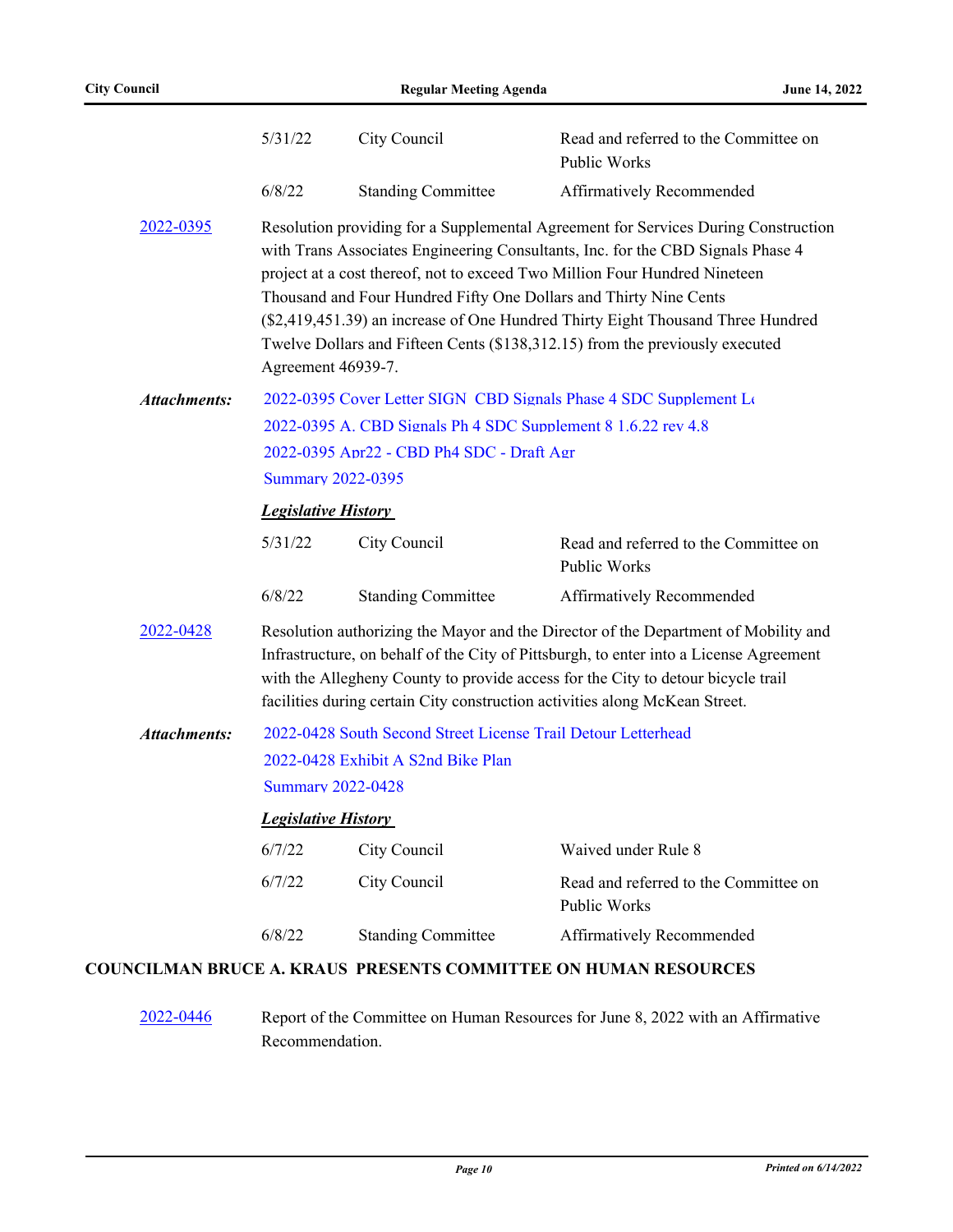|                                                                                                                                         | Resolution amending Resolution 828 of 2019, which authorized the Mayor and the<br>Director of the Department of Human Resources and Civil Service Commission to<br>enter into an Agreement or Agreements with Connect Your Care, LLC for services<br>relating to the administration of the City of Pittsburgh's Flexible Spending Account<br>program, by extending the existing contract for another year. |                           |                                                          |  |
|-----------------------------------------------------------------------------------------------------------------------------------------|------------------------------------------------------------------------------------------------------------------------------------------------------------------------------------------------------------------------------------------------------------------------------------------------------------------------------------------------------------------------------------------------------------|---------------------------|----------------------------------------------------------|--|
| 2022-0406 Cover Letter COUNCIL LETTER-CYC<br>Attachments:<br>2022-0406 WAIVER - CYC WITH SUPPORTING DOC (1)<br><b>Summary 2022-0406</b> |                                                                                                                                                                                                                                                                                                                                                                                                            |                           |                                                          |  |
|                                                                                                                                         | <b>Legislative History</b>                                                                                                                                                                                                                                                                                                                                                                                 |                           |                                                          |  |
|                                                                                                                                         | 5/31/22                                                                                                                                                                                                                                                                                                                                                                                                    | City Council              | Read and referred to the Committee on<br>Human Resources |  |
|                                                                                                                                         | 6/8/22                                                                                                                                                                                                                                                                                                                                                                                                     | <b>Standing Committee</b> | Affirmatively Recommended                                |  |

## **COUNCILMAN BOBBY WILSON PRESENTS COMMITTEE ON LAND USE & ECONOMIC DEVELOPMENT**

| 2022-0447    | Report of the Committee on Land Use and Economic Development for June 8, 2022<br>with an Affirmative Recommendation.                                                                                                                                                                                                                                                                |              |                                                                            |  |
|--------------|-------------------------------------------------------------------------------------------------------------------------------------------------------------------------------------------------------------------------------------------------------------------------------------------------------------------------------------------------------------------------------------|--------------|----------------------------------------------------------------------------|--|
| 2022-0065    | Resolution amending Resolution number 863 of 2018, entitled "adopting and<br>approving the 2019 Community Development Block Grant Program" by transferring<br>remaining funds from the James Street Step Reconstruction project to the North Side<br>Christian Health Center (\$76,000) (\$90,220.54) and Traffic Calming (\$14,220.54).<br><b>SPONSOR/S: COUNCIL MEMBER WILSON</b> |              |                                                                            |  |
| Attachments: | <b>Summary 2022-0065</b>                                                                                                                                                                                                                                                                                                                                                            |              |                                                                            |  |
|              | <b>Legislative History</b>                                                                                                                                                                                                                                                                                                                                                          |              |                                                                            |  |
|              | 2/1/22                                                                                                                                                                                                                                                                                                                                                                              | City Council | Read and referred to the Committee on<br>Land Use and Economic Development |  |
|              |                                                                                                                                                                                                                                                                                                                                                                                     |              |                                                                            |  |

|         |                           | Land Use and Economic Development                                          |
|---------|---------------------------|----------------------------------------------------------------------------|
| 2/9/22  | <b>Standing Committee</b> | Held in Committee to the Committee on<br>Land Use and Economic Development |
| 2/16/22 | <b>Standing Committee</b> | Held in Committee to the Committee on<br>Land Use and Economic Development |
| 2/23/22 | <b>Standing Committee</b> | Held in Committee to the Committee on<br>Land Use and Economic Development |
| 3/2/22  | <b>Standing Committee</b> | Held in Committee to the Committee on<br>Land Use and Economic Development |
| 3/9/22  | <b>Standing Committee</b> | Held in Committee to the Committee on<br>Land Use and Economic Development |
| 3/16/22 | <b>Standing Committee</b> | Held in Committee to the Committee on<br>Land Use and Economic Development |
|         |                           |                                                                            |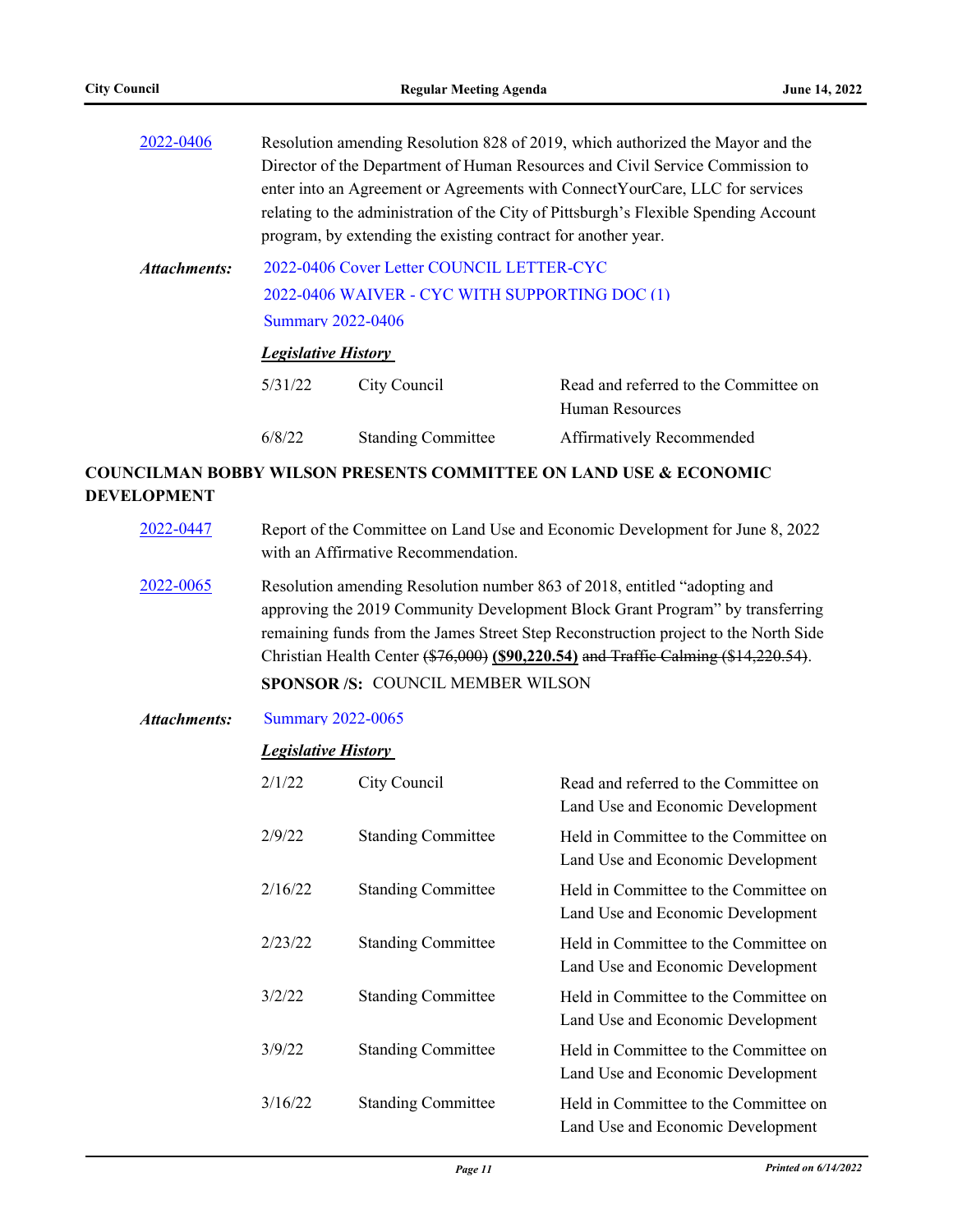| 3/23/22 | <b>Standing Committee</b> | Held in Committee to the Committee on<br>Land Use and Economic Development |
|---------|---------------------------|----------------------------------------------------------------------------|
| 3/30/22 | <b>Standing Committee</b> | Held in Committee to the Committee on<br>Land Use and Economic Development |
| 4/6/22  | <b>Standing Committee</b> | Held in Committee to the Committee on<br>Land Use and Economic Development |
| 4/13/22 | <b>Standing Committee</b> | Held in Committee to the Committee on<br>Land Use and Economic Development |
| 4/20/22 | <b>Standing Committee</b> | Held in Committee to the Committee on<br>Land Use and Economic Development |
| 5/4/22  | <b>Standing Committee</b> | Held in Committee to the Committee on<br>Land Use and Economic Development |
| 5/16/22 | <b>Standing Committee</b> | Held in Committee to the Committee on<br>Land Use and Economic Development |
| 6/1/22  | <b>Standing Committee</b> | Held in Committee to the Committee on<br>Land Use and Economic Development |
| 6/8/22  | <b>Standing Committee</b> | <b>AMENDED</b>                                                             |
| 6/8/22  | <b>Standing Committee</b> | Affirmatively Recommended as Amended                                       |
|         |                           |                                                                            |

### **COUNCILWOMAN DEBORAH L. GROSS PRESENTS COMMITTEE ON INTERGOVERNMENTAL AFFAIRS**

- [2022-0448](http://pittsburgh.legistar.com/gateway.aspx?m=l&id=/matter.aspx?key=27843) Report of the Committee on Intergovernmental Affairs for June 8, 2022 with an Affirmative Recommendation.
- [2022-0377](http://pittsburgh.legistar.com/gateway.aspx?m=l&id=/matter.aspx?key=27759) Resolution further amending Resolution No. 863 of 2018, effective January 1, 2019, as amended, entitled "Resolution adopting and approving the 2019 Capital Budget and the 2019 Community Development Block Grant Program, and the 2019 through 2024 Capital Improvement Program" by reducing PUBLIC SAFETY TRAINING FACILITY by \$808,090 and increasing MAJOR DEVELOPMENTS by \$808,090.

#### [2022-0377 Cover Letter-2019 Penn Circle\\_Letter 051322\\_signed](http://pittsburgh.legistar.com/gateway.aspx?M=F&ID=2bbc9962-325c-4599-bd79-95a931f1c7c8.pdf) [Summary 2022-0377](http://pittsburgh.legistar.com/gateway.aspx?M=F&ID=7be6f85f-03fc-4394-bc82-f15f6269be8e.docx) *Attachments:*

#### *Legislative History*

| 5/24/22 | City Council              | Read and referred to the Committee on<br>Intergovernmental Affairs |
|---------|---------------------------|--------------------------------------------------------------------|
| 6/1/22  | <b>Standing Committee</b> | Affirmatively Recommended                                          |
| 6/7/22  | City Council              | RECOMMITTED to the Committee on<br>Intergovernmental Affairs       |
| 6/8/22  | <b>Standing Committee</b> | <b>Affirmatively Recommended</b>                                   |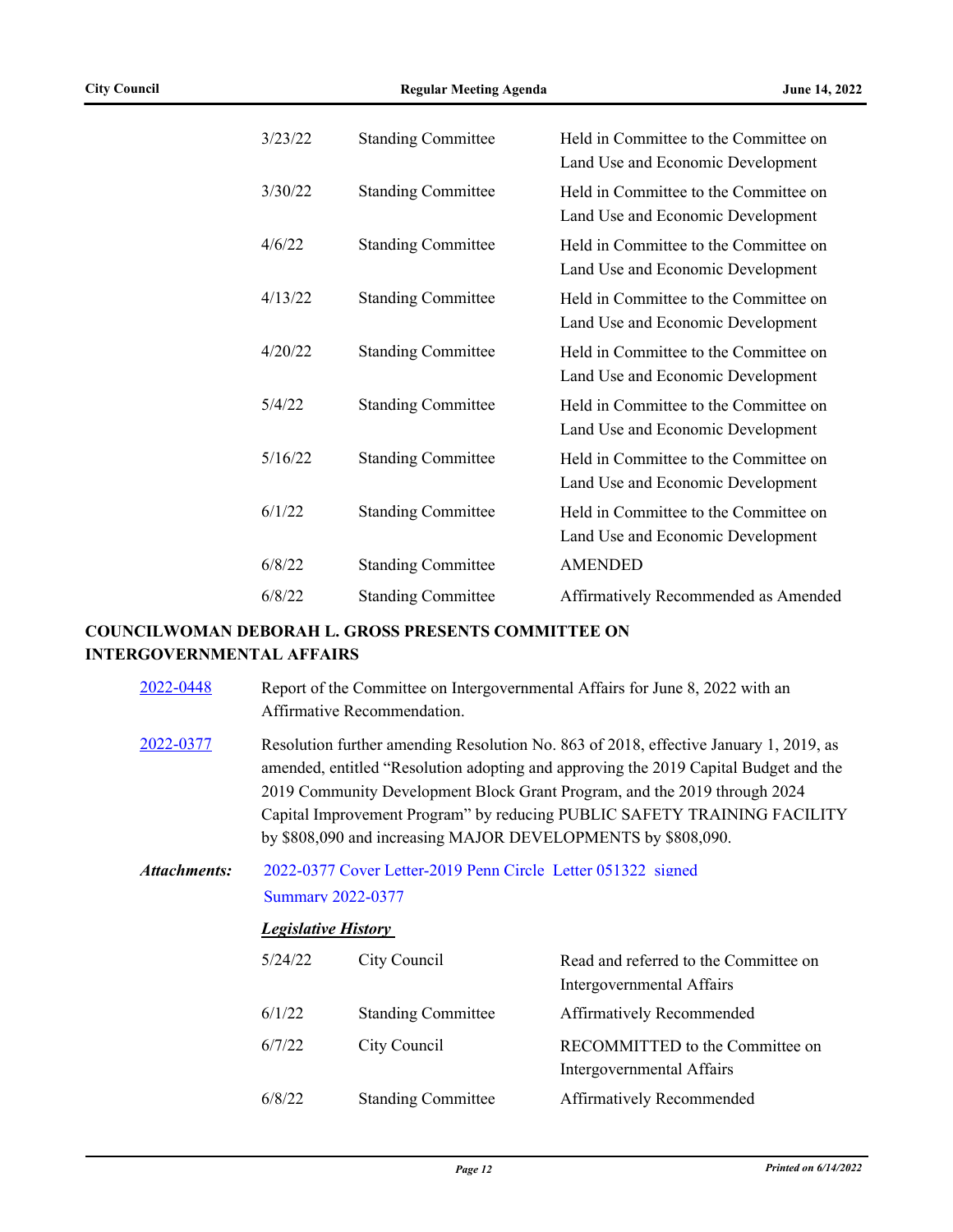| 2022-0398                                                                                                                                                                                                                                                                                                                                                                                                                                           | Resolution further amending Resolution No. 840 of 2019, effective December 23,<br>2019, as amended, entitled "Resolution adopting and approving the 2020 Capital<br>Budget and the 2020 Community Development Block Grant Program, and the 2020<br>through 2025 Capital Improvement Program" by reducing PUBLIC SAFETY<br>TRAINING FACILITY by \$191,910 and increasing MAJOR DEVELOPMENTS<br>by \$191,910.                                                                                                                                  |                            |                                                                    |  |
|-----------------------------------------------------------------------------------------------------------------------------------------------------------------------------------------------------------------------------------------------------------------------------------------------------------------------------------------------------------------------------------------------------------------------------------------------------|----------------------------------------------------------------------------------------------------------------------------------------------------------------------------------------------------------------------------------------------------------------------------------------------------------------------------------------------------------------------------------------------------------------------------------------------------------------------------------------------------------------------------------------------|----------------------------|--------------------------------------------------------------------|--|
| <b>Attachments:</b>                                                                                                                                                                                                                                                                                                                                                                                                                                 | 2022-0398 Cover Letter Penn Circle Letter Waive rule 8 JP Signed<br><b>Summary 2022-0398</b>                                                                                                                                                                                                                                                                                                                                                                                                                                                 |                            |                                                                    |  |
|                                                                                                                                                                                                                                                                                                                                                                                                                                                     |                                                                                                                                                                                                                                                                                                                                                                                                                                                                                                                                              | <b>Legislative History</b> |                                                                    |  |
|                                                                                                                                                                                                                                                                                                                                                                                                                                                     | 5/31/22                                                                                                                                                                                                                                                                                                                                                                                                                                                                                                                                      | City Council               | Waived under Rule 8                                                |  |
|                                                                                                                                                                                                                                                                                                                                                                                                                                                     | 5/31/22                                                                                                                                                                                                                                                                                                                                                                                                                                                                                                                                      | City Council               | Read and referred to the Committee on<br>Intergovernmental Affairs |  |
|                                                                                                                                                                                                                                                                                                                                                                                                                                                     | 6/1/22                                                                                                                                                                                                                                                                                                                                                                                                                                                                                                                                       | <b>Standing Committee</b>  | Affirmatively Recommended                                          |  |
|                                                                                                                                                                                                                                                                                                                                                                                                                                                     | 6/7/22                                                                                                                                                                                                                                                                                                                                                                                                                                                                                                                                       | City Council               | RECOMMITTED to the Committee on<br>Intergovernmental Affairs       |  |
|                                                                                                                                                                                                                                                                                                                                                                                                                                                     | 6/8/22                                                                                                                                                                                                                                                                                                                                                                                                                                                                                                                                       | <b>Standing Committee</b>  | Affirmatively Recommended                                          |  |
| 2022-0400<br>Resolution authorizing the Urban Redevelopment Authority of Pittsburgh to acquire all<br>the City's Right, Title and Interest, if any, in and to the Publicly-Owned properties in<br>the 13th Ward of the City of Pittsburgh designated in the Deed Registry Office of<br>Allegheny County as Block 231-L, Lots 134, 190, and 222 (2545 East Hills Drive,<br>2514 Park Hill Drive, and 2508 Park Hill Drive - Council District No. 9). |                                                                                                                                                                                                                                                                                                                                                                                                                                                                                                                                              |                            |                                                                    |  |
| <b>Attachments:</b>                                                                                                                                                                                                                                                                                                                                                                                                                                 | 2022-0400 Cover Letter East Hills Rising Tide Acquisition Letter 052420<br><b>Summary 2022-0400</b>                                                                                                                                                                                                                                                                                                                                                                                                                                          |                            |                                                                    |  |
|                                                                                                                                                                                                                                                                                                                                                                                                                                                     | <b>Legislative History</b>                                                                                                                                                                                                                                                                                                                                                                                                                                                                                                                   |                            |                                                                    |  |
|                                                                                                                                                                                                                                                                                                                                                                                                                                                     | 5/31/22                                                                                                                                                                                                                                                                                                                                                                                                                                                                                                                                      | City Council               | Read and referred to the Committee on<br>Intergovernmental Affairs |  |
|                                                                                                                                                                                                                                                                                                                                                                                                                                                     | 6/8/22                                                                                                                                                                                                                                                                                                                                                                                                                                                                                                                                       | <b>Standing Committee</b>  | <b>Affirmatively Recommended</b>                                   |  |
| 2022-0401                                                                                                                                                                                                                                                                                                                                                                                                                                           | Resolution authorizing the Urban Redevelopment Authority of Pittsburgh to acquire all<br>the City's Right, Title and Interest, if any, in and to the Publicly-Owned properties in<br>the 20th Ward of the City of Pittsburgh designated in the Deed Registry Office of<br>Allegheny County as Block 19-G, Lots 2, 7, 56, 131, and 206; Block 20-M, Lots<br>77, 78, 79, and 112; and Block 20-S, Lot 46 (Herschel Street; Weston Way;<br>Harker Street; 922, 920, 0, and 915 Elkton Street; and Fairview Avenue - Council<br>District No. 2). |                            |                                                                    |  |
| <b>Attachments:</b>                                                                                                                                                                                                                                                                                                                                                                                                                                 | 2022-0401 Cover Letter James Delgreco Acquisition Letter 05242022.doc<br><b>Summary 2022-0401</b>                                                                                                                                                                                                                                                                                                                                                                                                                                            |                            |                                                                    |  |
|                                                                                                                                                                                                                                                                                                                                                                                                                                                     | <b>Legislative History</b>                                                                                                                                                                                                                                                                                                                                                                                                                                                                                                                   |                            |                                                                    |  |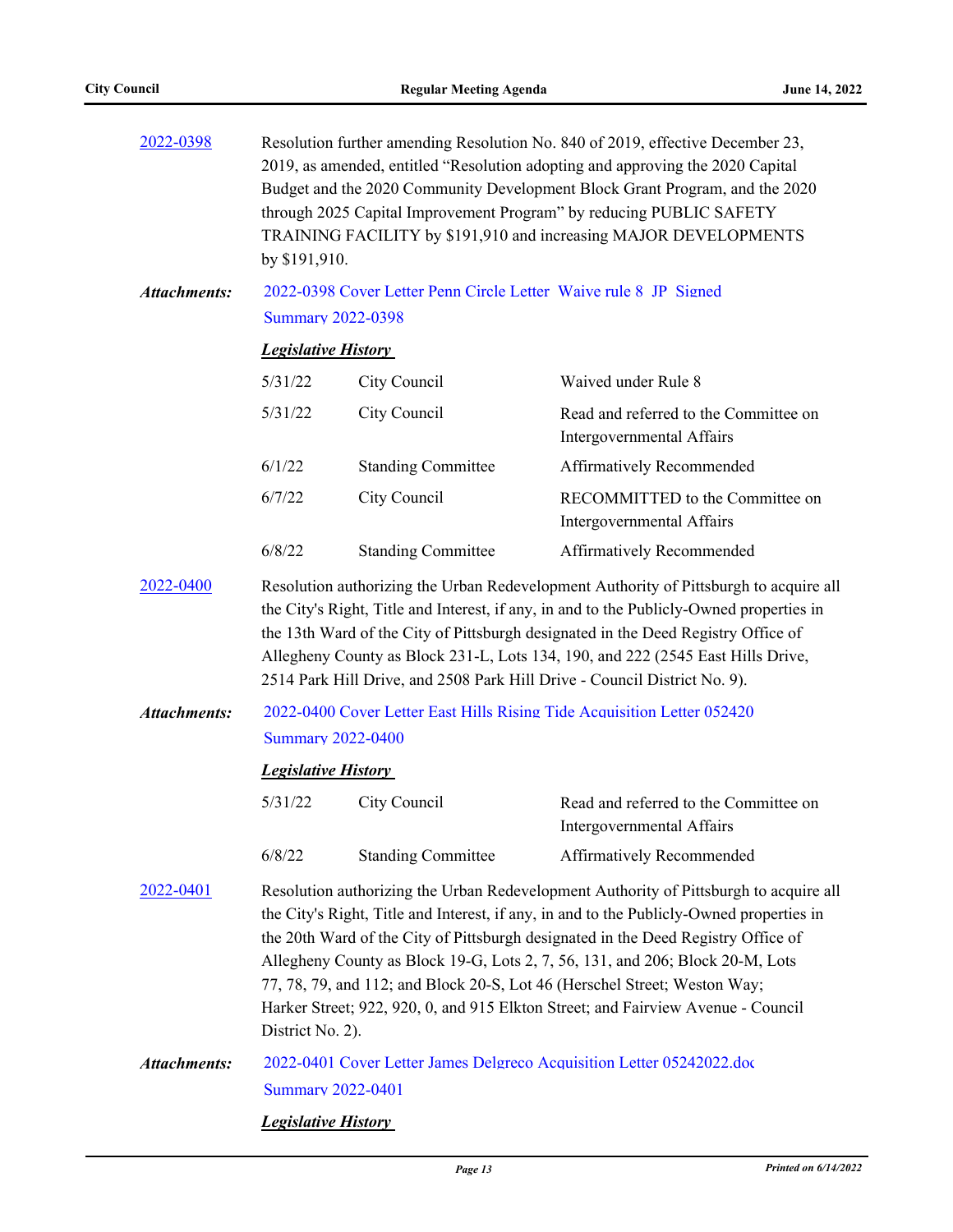|                     | 5/31/22                                                                                                                                                                                                                                                                                                                                                                                                                              | City Council              | Read and referred to the Committee on<br>Intergovernmental Affairs |  |
|---------------------|--------------------------------------------------------------------------------------------------------------------------------------------------------------------------------------------------------------------------------------------------------------------------------------------------------------------------------------------------------------------------------------------------------------------------------------|---------------------------|--------------------------------------------------------------------|--|
|                     | 6/8/22                                                                                                                                                                                                                                                                                                                                                                                                                               | <b>Standing Committee</b> | Affirmatively Recommended                                          |  |
| 2022-0402           | Resolution authorizing the Urban Redevelopment Authority of Pittsburgh to acquire all<br>the City's Right, Title and Interest, if any, in and to the Publicly-Owned properties in<br>the 12th Ward of the City of Pittsburgh designated in the Deed Registry Office of<br>Allegheny County as Block 124-N, Lots 281, 282, and 283, and Block 125-B, Lots<br>281 and 283 (Meadow Street and Lincoln Avenue - Council District No. 9). |                           |                                                                    |  |
| <b>Attachments:</b> | 2022-0402 Cover Letter Larimer Habitat for Humanity Acquisition Letter<br><b>Summary 2022-0402</b>                                                                                                                                                                                                                                                                                                                                   |                           |                                                                    |  |
|                     | <b>Legislative History</b>                                                                                                                                                                                                                                                                                                                                                                                                           |                           |                                                                    |  |
|                     | 5/31/22                                                                                                                                                                                                                                                                                                                                                                                                                              | City Council              | Read and referred to the Committee on<br>Intergovernmental Affairs |  |
|                     | 6/8/22                                                                                                                                                                                                                                                                                                                                                                                                                               | <b>Standing Committee</b> | Affirmatively Recommended                                          |  |
| 2022-0403           | Resolution authorizing the Urban Redevelopment Authority of Pittsburgh to acquire all<br>the City's Right, Title and Interest, if any, in and to the Publicly-Owned properties in<br>the 26th Ward of the City of Pittsburgh designated in the Deed Registry Office of<br>Allegheny County as Block 77-N, Lots 103 and 104 (243 and 247 Kennedy Avenue<br>- Council District No. 1).                                                 |                           |                                                                    |  |
| <b>Attachments:</b> | 2022-0403 Cover Letter Perry South Kennedy Ave Acquisition Letter 052<br><b>Summary 2022-0403</b>                                                                                                                                                                                                                                                                                                                                    |                           |                                                                    |  |
|                     | <b>Legislative History</b>                                                                                                                                                                                                                                                                                                                                                                                                           |                           |                                                                    |  |
|                     | 5/31/22                                                                                                                                                                                                                                                                                                                                                                                                                              | City Council              | Read and referred to the Committee on<br>Intergovernmental Affairs |  |
|                     | 6/8/22                                                                                                                                                                                                                                                                                                                                                                                                                               | <b>Standing Committee</b> | Affirmatively Recommended                                          |  |
| 2022-0404           | Resolution authorizing the Urban Redevelopment Authority of Pittsburgh to acquire all<br>the City's Right, Title and Interest, if any, in and to the Publicly-Owned property in<br>the 12th Ward of the City of Pittsburgh designated in the Deed Registry Office of<br>Allegheny County as Block 125-C, Lot 46 (639 Lincoln Avenue - Council District<br>No. 9).                                                                    |                           |                                                                    |  |
| <b>Attachments:</b> | 2022-0404 Cover Letter Sixth Mt Zion Learning Center Acquisition Lette                                                                                                                                                                                                                                                                                                                                                               |                           |                                                                    |  |
|                     | <b>Summary 2022-0404</b>                                                                                                                                                                                                                                                                                                                                                                                                             |                           |                                                                    |  |
|                     | <b>Legislative History</b>                                                                                                                                                                                                                                                                                                                                                                                                           |                           |                                                                    |  |
|                     | 5/31/22                                                                                                                                                                                                                                                                                                                                                                                                                              | City Council              | Read and referred to the Committee on<br>Intergovernmental Affairs |  |
|                     | 6/8/22                                                                                                                                                                                                                                                                                                                                                                                                                               | <b>Standing Committee</b> | Affirmatively Recommended                                          |  |